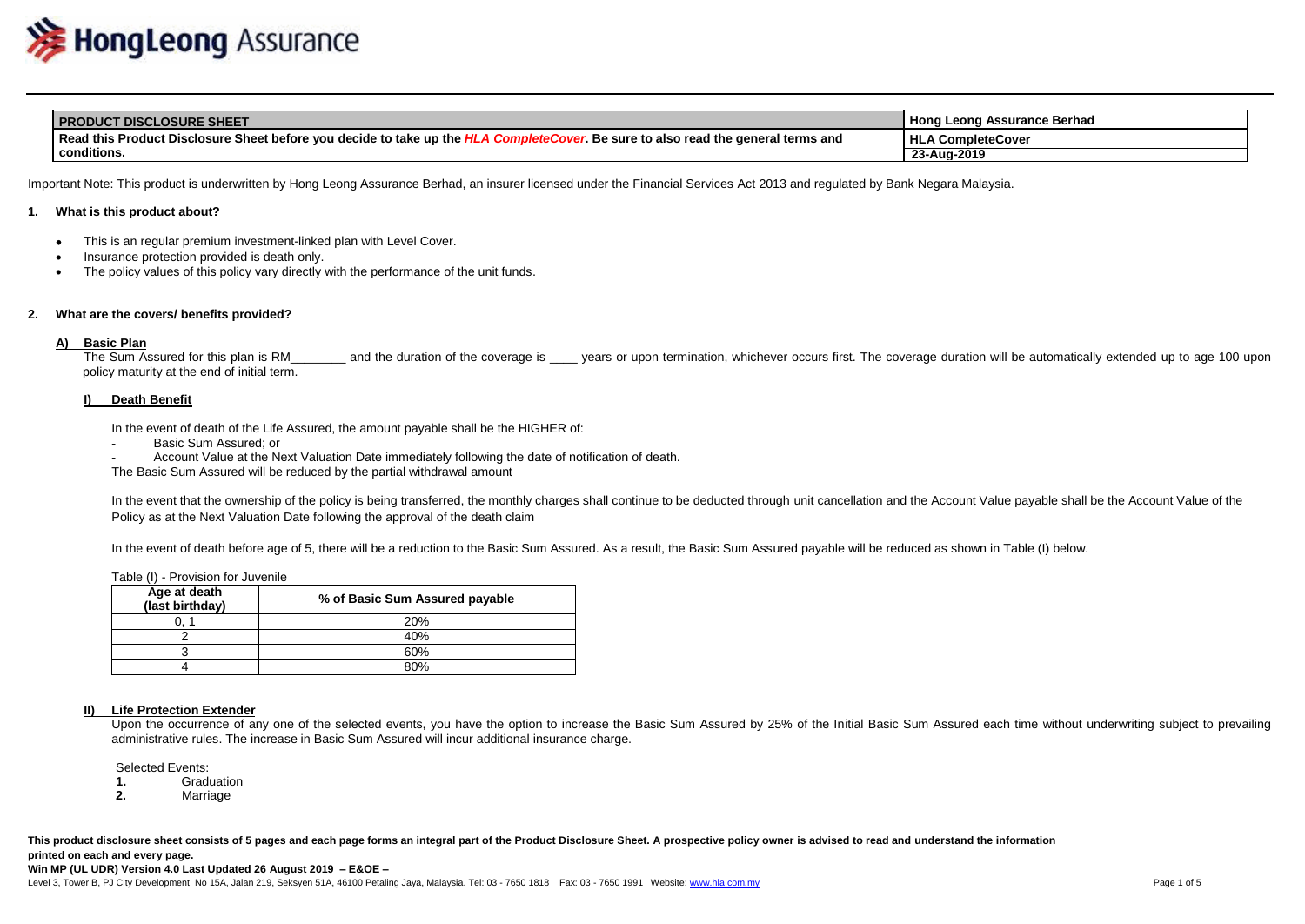- **3.** Acquiring a property<br>**4.** Conceiving a child/le
- **4.** Conceiving a child/ legal adoption of a child
- **5.** University Admission
- **6.** Starting of a business (Only one time is allowed for Basic Sum Assured increase)<br>**7.** Eixed interval of 3 years from policy commencement date
- Fixed interval of 3 years from policy commencement date

The above listed events are not exhaustive and the Company may include more events at its discretion from time to time.

Please refer to the policy contract for the terms and conditions.

#### **III) Auto-Extension of the Plan**

Upon policy maturity at the end of initial term, this plan will automatically be extended up to age 100 (extended term of vear(s)) without underwriting (extended term). The Basic Sum Assured shall remain at the amount prior to the extension of the plan. Premium, insurance charges, policy fee and any applicable tax shall continue to be chargeable upon the extension. Additional premium may be required during the extended term to ensure sustainability of the policy.

Policy Owner is required to notify HLA if he/she does not want to extend the plan up to age 100 at least 30 days prior to the end of the initial term. Maturity benefit shall be payable upon the end of initial term if Policy Owner opted not to extend the plan.

#### **IV) Maturity Benefit**

Upon the end of the initial term (if Policy Owner has opted not to extend the coverage to age 100) or at the end of the extended term, whichever is applicable, a Maturity Benefit shall be payable depending on the age of Life Assured at policy maturity as below:

| Age at policy maturity<br>(last birthday) | <b>Maturity Benefit Payable</b>                                       |  |
|-------------------------------------------|-----------------------------------------------------------------------|--|
| Less than age 100                         | <b>Account Value</b>                                                  |  |
| Age 100                                   | The higher of the:<br>(a) Basic Sum Assured; or<br>(b) Account Value. |  |

Reminder: Please read the Sales Illustrations and Fund Fact Sheet which includes product benefits and objectives of the investment-linked fund. It is important to select a plan or a combination of funds that suit your financial goals and risk profile.

#### **3. How much premium do I have to pay?**

The total premium you have to pay may vary depending on our underwriting decisions.

The estimated premium that you have to pay is as follows.

| <b>Plan/Rider</b><br>$T$ ype | <b>Insured Lives</b> | <b>Premium Pavable</b> |          |
|------------------------------|----------------------|------------------------|----------|
|                              |                      |                        | $*$ (RM) |
| <b>HLA CompleteCover</b>     | Basic Plan           | 1st Life Assured       |          |
| <b>Total</b>                 |                      |                        |          |

Premium duration:

| $\sim$<br>Plan/Rid∈                             | .<br>policy year<br>t insured.<br>'s age<br>. lite:<br>, at the beginning<br>. amlum n<br>Ωn<br>.<br>based<br>pavable<br>161<br>tne |
|-------------------------------------------------|-------------------------------------------------------------------------------------------------------------------------------------|
| HL<br>eCover<br>$-1$<br>Complet<br>$\mathbf{u}$ |                                                                                                                                     |

Note:

**This product disclosure sheet consists of 5 pages and each page forms an integral part of the Product Disclosure Sheet. A prospective policy owner is advised to read and understand the information printed on each and every page.**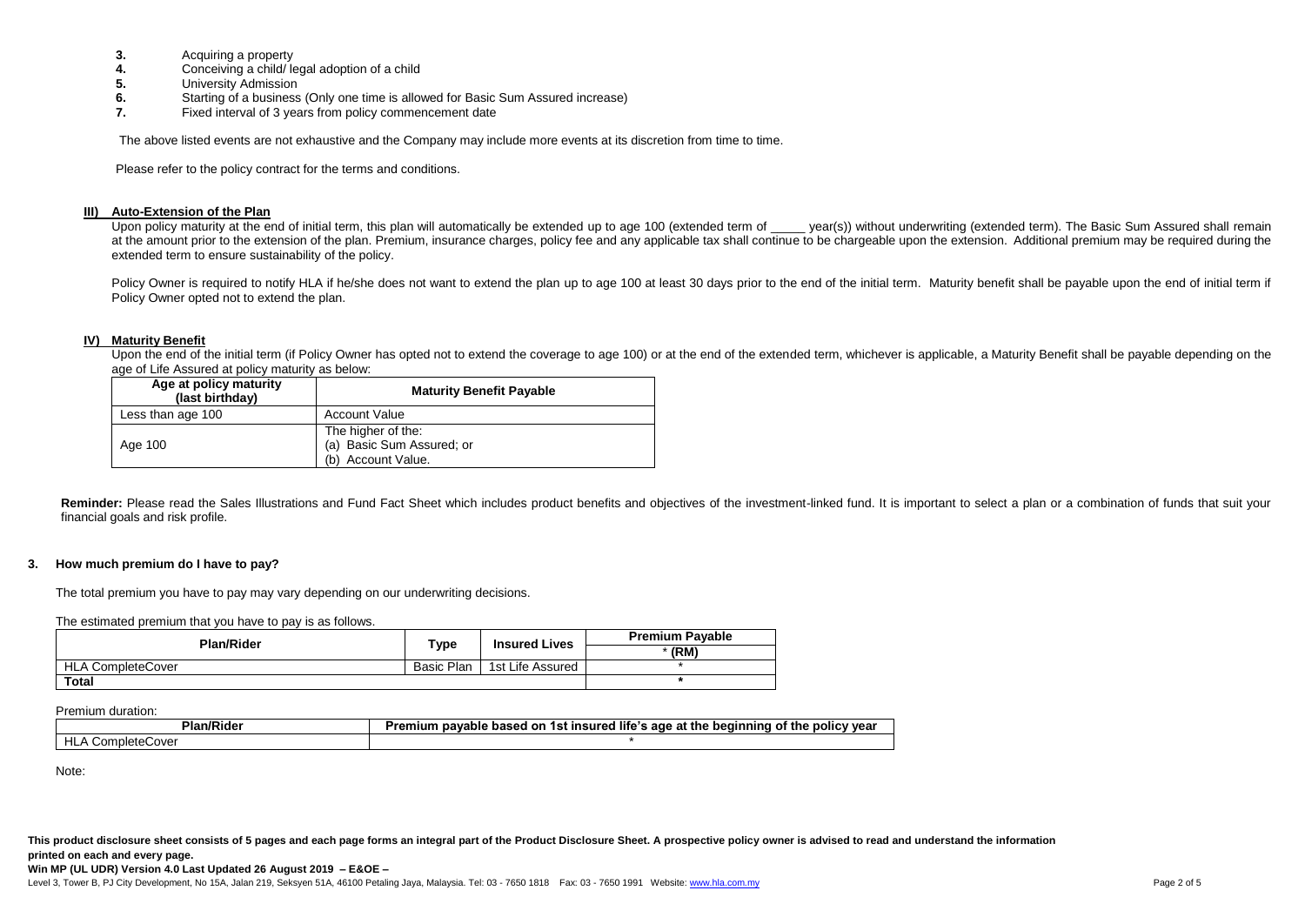Insurance company allocates a portion of the basic premium to purchase units in the investment-linked fund that you have chosen. Any unallocated amount of your premium will be used to meet the direct distribution cost and company's expenses. You are advised to refer to the allocation rates given in the Sales Illustration. It is important that you receive and keep the receipt(s) of your payments as proof of payment of premiums.

\*Please obtain a copy of PDS specific for you from your agent.

#### **4. What are the fees and charges I have to pay?**

The insurance coverage charges and monthly policy fee of RM8 are deducted monthly from the value of your units. The insurance charge for insurance coverage varies by attained age, sex, smoking status, occupation, rider year, sum assured and loadings, where applicable. Generally, the insurance charges will increase as you grow older. Surrender and partial withdrawal charges are not applicable. Details of insurance charges and other charges for your investment-linked policy are given in the Sales Illustration.

Charges are not guaranteed and may be revised from time to time by giving 3 months' notice to Policy Owners.

6% Service Tax is chargeable if the premium of the policy is contributed by corporates. Otherwise, there is no service tax chargeable if the premium of policy is contributed by individuals.

#### **5. What are some of the key terms and conditions that I should be aware of?**

- Importance of disclosure you must disclose all material facts such as medical condition, and state your age correctly.
- Free-look period you may cancel your policy by returning the policy within 15 days from the date of delivery of the policy. HLA will refund to you the unallocated premiums, the value of units that have been allocated (if any) at unit price at the next valuation date, any insurance charge, policy fee, and any applicable tax that have been deducted less any medical fee incurred.
- Cash value the cash value of the investment-linked policy depends on the performance of the investment-linked funds selected. The higher the level of insurance coverage selected, the more units will be absorbed to pay for the insurance charges and the fewer units will remain to accumulate cash values under your policy.
- Policy lapse the policy will lapse when the value of investment units is insufficient to pay for the insurance and other charges. However, you are given a 30 days' grace period for payment of premium.
- Monthly charges (policy fee and insurance charge) will be deducted on monthly anniversary by way of unit cancellation.
- You should satisfy yourself that this policy will best serve your needs and that the premium payable under this plan is an amount you can afford.
- There are provisions for nomination and assignment. Please be advised to nominate a nominee and ensure that the nominee is aware of the policy that you have purchased.
- All applications are subject to underwriting approval.

Note: This list is non-exhaustive. Please refer to the policy contract for the terms and conditions under this policy.

#### **6. What are the major exclusions under this policy?**

#### **A) Basic Plan**

#### **Death Benefit**

If the Life Assured whether sane or insane, commits suicide within twelve (12) months from the Issue Date, Alteration Effective Date or the Reinstatement Date, whichever is the latest, this policy shall become voided. The death benefit shall not be payable and the Company shall only refund the unallocated premiums, the value of units that have been allocated (if any) at unit price at the next valuation date, any insurance charge, policy fee, and any applicable tax that have been deducted less any medical fee incurred and benefit paid.

#### **7. Can I cancel my policy?**

#### **A) Basic Plan**

Buying an investment-linked policy is a long-term financial commitment. It is not advisable to hold this policy for a short period of time in view of the high initial costs. If you find that the fund that you have chosen i longer appropriate, you have the flexibility to switch fund without any fee.

#### **8. What do I need to do if there are changes to my contact details?**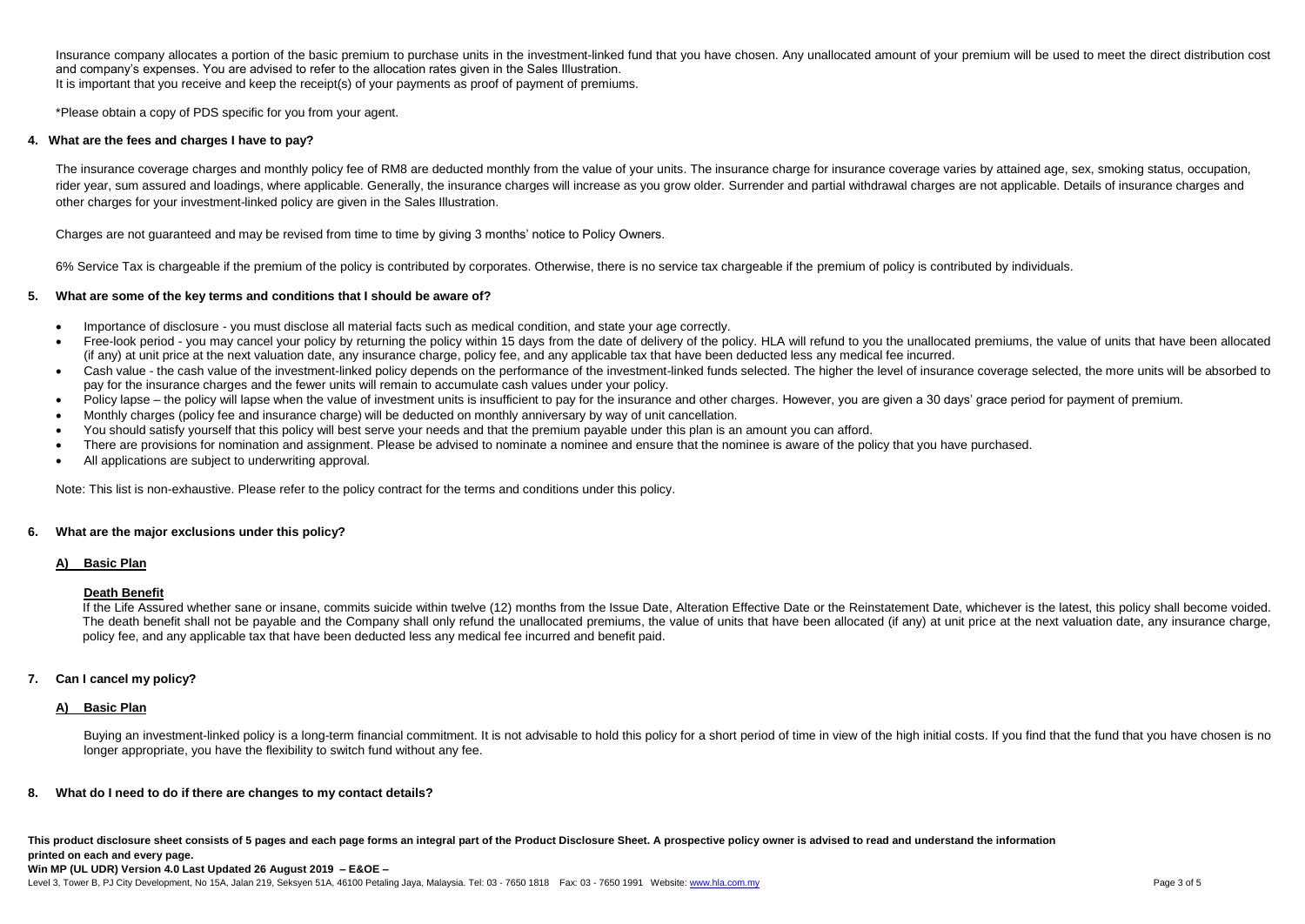It is important that you inform us of any change in your contact details (including that of the nominee and/or trustee) to ensure that all correspondences reach you and/or nominee/trustee in a timely manner.

#### **9. Where can I get further information?**

Should you require additional information about investment-linked insurance, please refer to the *insuranceinfo* booklet on 'Investment-linked Insurance', available at all our branches or you can obtain a copy from the insurance agent or visi[t www.insuranceinfo.com.my.](http://www.insuranceinfo.com.my/)

If you have any enquiries, please contact us at:

**Customer Service Hotline: 03-76501288 or**

**Customer Service Department Level 3, Tower B, PJ City Development No 15A, Jalan 219, Seksyen 51A 46100 Petaling Jaya, Selangor P.O.Box 120, 46710 Petaling Jaya**

**Tel: 03 - 7650 1818 Fax: 03 - 7650 1991 Website[: www.hla.com.my](http://www.hla.com.my/)**

#### **10. Other similar types of cover available**

Please refer to our agents for other similar types of cover available.

#### **IMPORTANT NOTE:**

**THIS IS AN INSURANCE PRODUCT THAT IS TIED TO THE PERFORMANCE OF THE UNDERLYING ASSETS AND IS NOT A PURE INVESTMENT PRODUCT SUCH AS UNIT TRUSTS. YOU MUST EVALUATE YOUR OPTIONS CAREFULLY AND SATISFY YOURSELF THAT THE INVESTMENT-LINKED PLAN CHOSEN MEET YOUR RISK APPETITE, AND THAT YOU CAN AFFORD THE PREMIUM THROUGHOUT THE POLICY DURATION. TO INCREASE INVESTMENT VALUE AT ANY TIME, IT IS ADVISABLE THAT YOU PAY THE ADDITIONAL PREMIUM AS 'TOP UPS'. RETURN ON INVESTMENT-LINKED FUND IS NOT GUARANTEED.**  The information provided in this disclosure sheet is valid as at 23-Aug-2019

**This product disclosure sheet consists of 5 pages and each page forms an integral part of the Product Disclosure Sheet. A prospective policy owner is advised to read and understand the information printed on each and every page.**